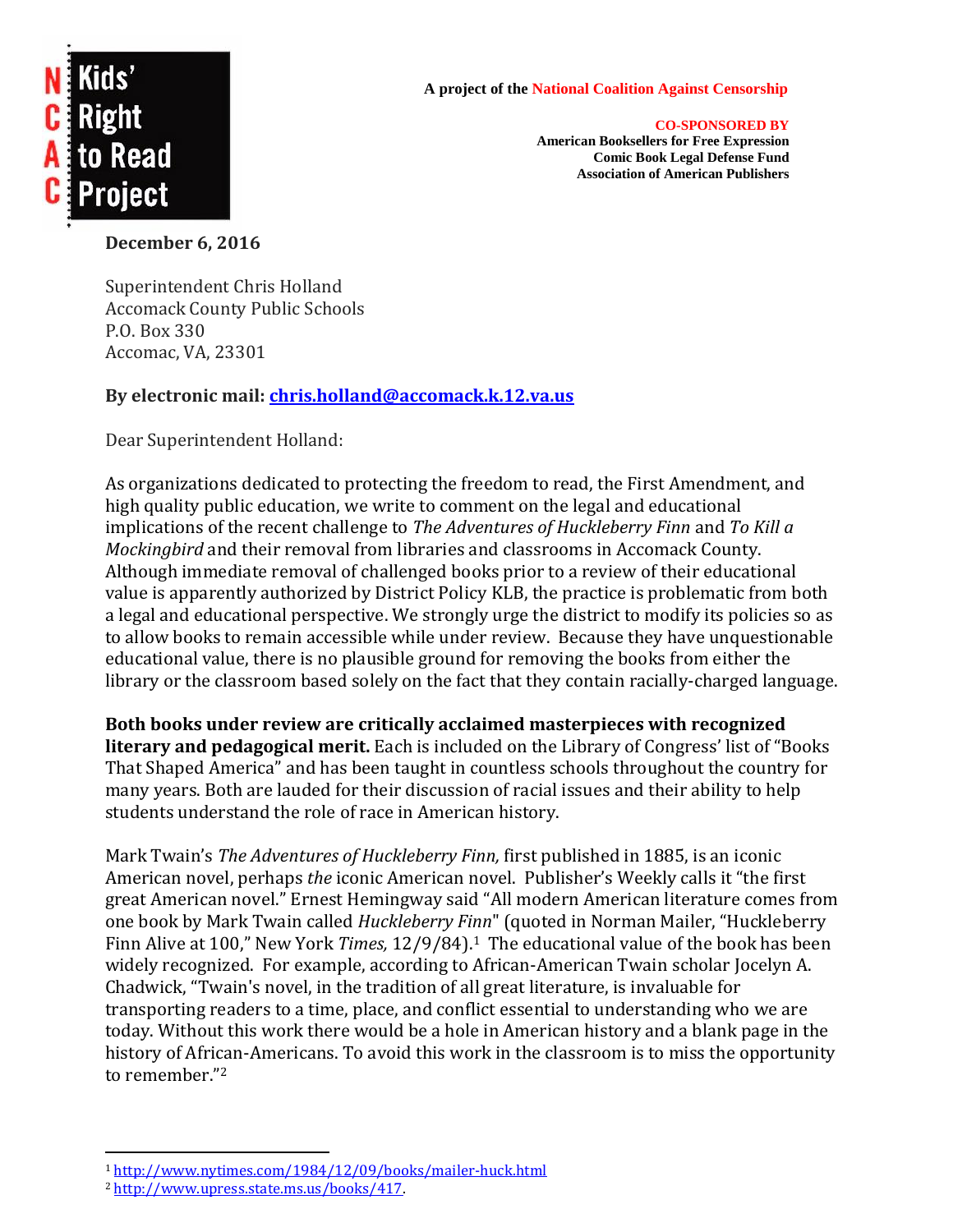Harper Lee's *To Kill a Mockingbird* is also considered an essential part of the American literary canon. Winner of the Pulitzer Prize in 1961, the novel has sold over thirty million copies since its publication in 1960. In 1998, the *Library Journal* named it the "Best Novel of the Century." In 2007, Lee was awarded the Presidential Medal of Freedom for "help[ing] focus the nation on the turbulent struggle for equality."

**While the use of historically accurate language in conversations about racism is deeply discomforting to many readers, it is a necessary aspect of any realistic account of our nation's history.** A pedagogically sound approach to curricular selection requires educational professionals to ask whether a book has educational value, not whether it is comfortable. Indeed, the books' examination of race relations during two distinct historical periods by authors from those times can only enhance students' knowledge and understanding of the history of racism in this country. Students' education would be deficient if they graduated from high school without reading these iconic texts.

In addition to these educational considerations, **removing the books would raise serious First Amendment concerns.** The Supreme Court has cautioned that school officials may not remove books from library shelves "simply because they dislike the ideas contained in those books." *Board of Education v. Pico* 457 U.S. 853, 872 (1982) (plurality opinion). The Eighth Circuit has recognized an unconstitutional "chilling effect" on First Amendment rights when material is removed because of objections to the ideas contained therein. See, for instance, *Pratt v. Independent School District No. 831,* 670 F.2d 771, 779 (8th Cir., 1982). Indeed, the Ninth Circuit, faced with a similar challenge to *Huck Finn,* not only upheld the use of the book in response to the argument that it contributed to a racially discriminatory environment, but also held that students have a constitutional right to read books selected for their "legitimate educational value." The court further suggested that schools might be liable for damages to other students for removing pedagogically-sound materials in response to objections to content: "a student's First Amendment rights are infringed when books that have been determined by the school district to have legitimate educational value are removed from a mandatory reading list because of threats of damages, lawsuits, or other forms of retaliation." *Monteiro v. Tempe Union High School District,* 158 F.3d 1022, 1029 (9th Cir., 1998).

Because these books are clearly educationally valuable and there is therefore no legitimate basis to remove them, we have particular concerns about suspending their use pending review.<sup>3</sup> **Removing challenged works before reviewing them allows a single complainant to disrupt the education of all students.** It privileges the views of the complaining parent over those of other parents and the teachers and librarians who selected the works. It also puts the district in legal jeopardy for violating the rights of other students whose parents do not object to the books.

The temporary removal policy potentially enables parents to wreak havoc upon a curriculum. The same parent can, by filing multiple complaints, obtain the temporary removal of books until the teacher finally selects a book of which the parent approves. This conflicts with the law as articulated by multiple federal appellate courts, which have held that no parent has the right "to tell a public school what his or her child will or will not be taught." *Blau v. Fort Thomas Public School District, et al.,* 401 F.3d 381, 395 (6th Cir. 2005). See also *Parker v. Hurley*, 514 F. 3d 87, 102 (1st Cir. 2008), *Leebaert v. Harrington*, 332 F.3d 134, 141 (2d Cir. 2003), *Swanson v. Guthrie Indep. School Dist*. 135 F.3d 694, 699 (10th Cir.

 $\overline{a}$ 

<sup>&</sup>lt;sup>3</sup> As of this writing, the district has not responded to multiple inquiries, and we have consequently been unable to determine whether a written complaint has been filed, as required by school policies. If not, the legitimacy of the entire process by which the books were removed is questionable.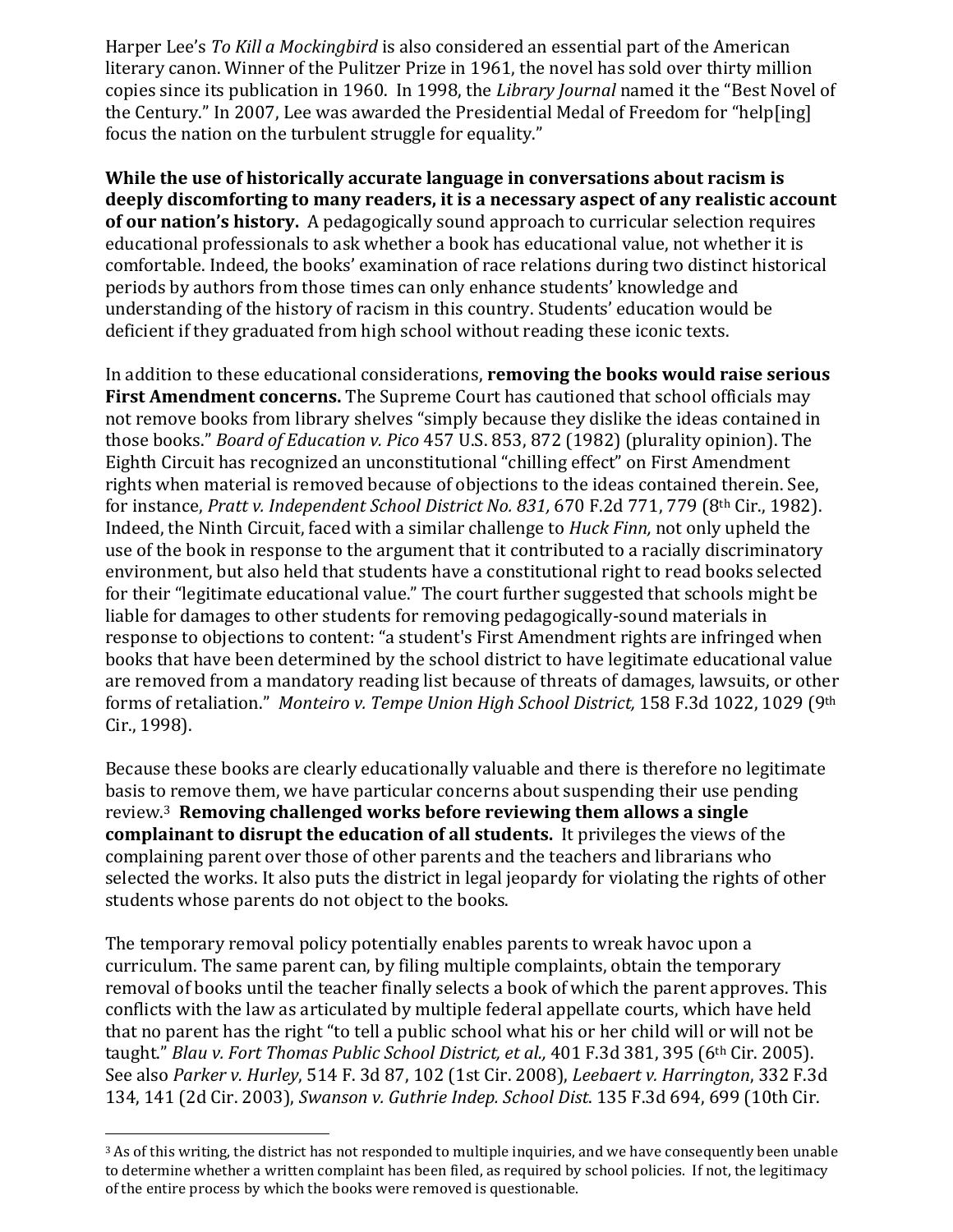1998), *Littlefield v. Forney Indep. School*, 268 F.3d 275, 291 (5th Cir. 2001), *Fleischfresser v. Directors of School Dist. 200*, 15 F. 3d 680 (7th Cir. 1994), *Mozert v. Hawkins County Board of Education*, 827 F.2d 1058 (6th Cir. 1987).

The overwhelming majority of school districts with which we have worked—both in Virginia and across the nation—allow challenged materials to remain in classrooms and libraries unless and until the educational value of the material has been professionally assessed. We strongly urge the District to reinstate the books pending review, and to suspend application of Policy KLB pending an evaluation of its educational and policy implications.

As a final matter, a recent report indicates that the principal of Nandua High School confiscated a student petition to reinstate the books.<sup>4</sup> If the report is true, this action may well violate the First Amendment rights of that student, and others exercising their right to engage in non-disruptive protests and to petition the school for a "redress of grievances."

We strongly urge the district to reinstate *To Kill a Mockingbird* and *The Adventures of Huckleberry Finn* in classrooms and libraries and to promptly reaffirm the educational value of these texts. The complaint at issue surely deserves discussion for the heartfelt and legitimate concerns it raises about ensuring that students in the school are not discriminated against on the basis of race in any way. However, denying students the ability to read and study important literature will not advance that goal; it will merely undermine the education of students.

Sincerely,

 $\overline{a}$ 

Joan Bertin, Executive Director Millie Davis, Director National Coalition Against Censorship **Intellectual Freedom Center** 

Claire Gastañga, Executive Director Mary Rasenberger, Executive Director American Civil Liberties Union of Virginia Authors Guild

National Council of Teachers of English

<sup>4</sup> [http://www.delmarvanow.com/story/news/local/virginia/2016/12/02/harper-lee-mark-twain-books](http://www.delmarvanow.com/story/news/local/virginia/2016/12/02/harper-lee-mark-twain-books-suspended-protest/94839096/)[suspended-protest/94839096/](http://www.delmarvanow.com/story/news/local/virginia/2016/12/02/harper-lee-mark-twain-books-suspended-protest/94839096/)